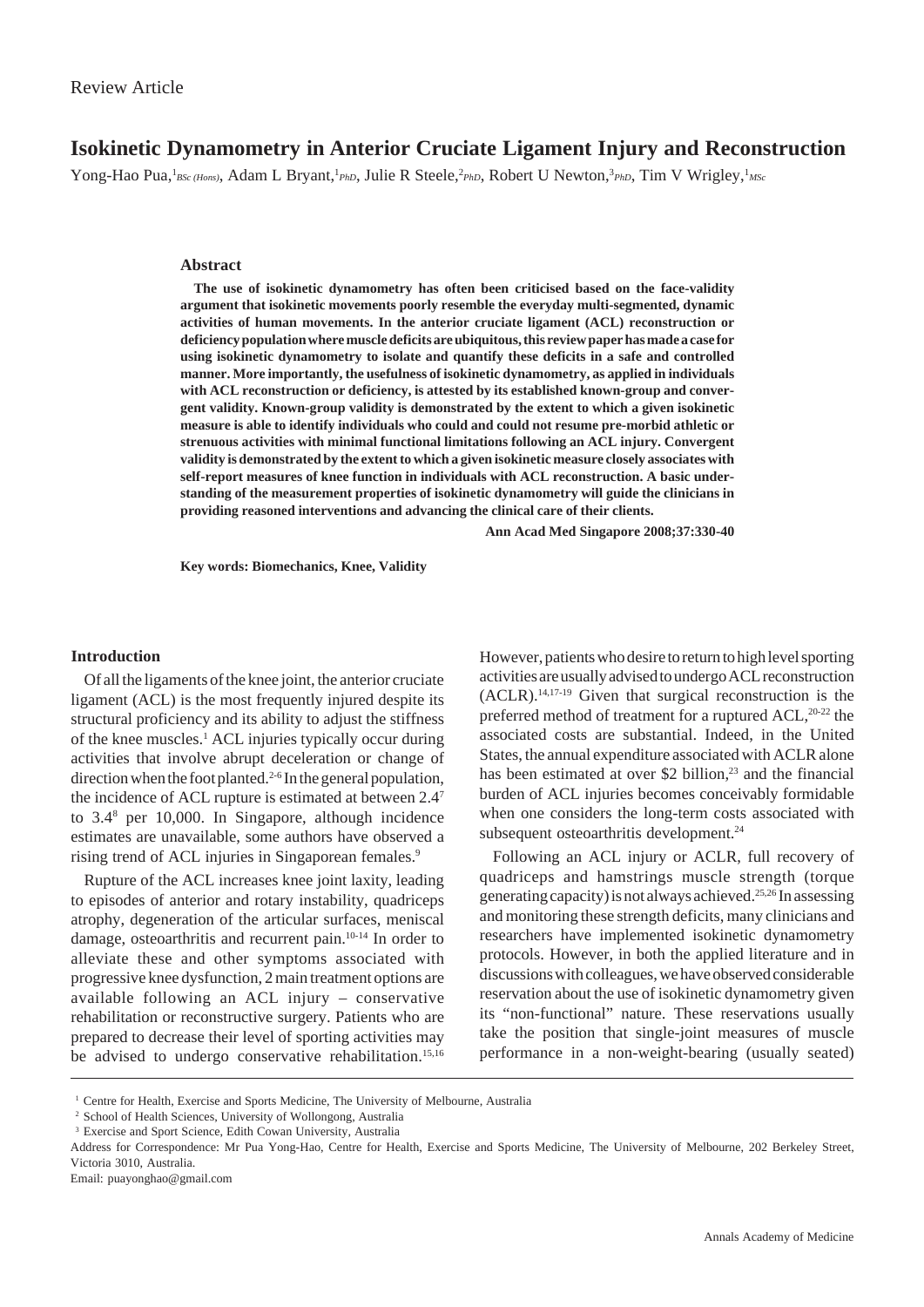position poorly resemble the everyday multi-segmented, dynamic activities of human movements. In this paper, the authors review the fundamental concepts of isokinetic dynamometry and its psychometric properties, as applied to patients with ACL-deficiency (ACLD) and ACLR. Specifically, we suggest that the usefulness of isokinetic dynamometry is contingent upon (1) its ability to quantify muscle deficits in a safe and controlled manner; (2) the extent to which 2 or more distinct groups of individuals with ACLD are distinguished by the isokinetic measurement (i.e., known-group validity); and (3) its strength of relationships with isokinetic measurements and established self-report measures of knee function in patients with ACLR (convergent validity). We hold the premise that healthcare practitioners who understand the measurement properties of isokinetic dynamometry, as applied specifically in ACLR/ACLD populations, are better prepared to provide reasoned interventions and advance the clinical care of their patients.

#### **Isokinetic Dynamometry: The Fundamentals**

An isokinetic dynamometer may be used to measure 3 types of muscular contractions – isometric, eccentric isokinetic, and concentric isokinetic contractions. During an isometric contraction, the resistive dynamometer torque equals the muscular torque such that no joint movement occurs and the whole muscle length remains constant.<sup>27</sup> During a concentric isokinetic contraction, the active muscles shorten; during an eccentric isokinetic contraction, the active muscles lengthen. In both types of contraction, the knee joint moves at a constant angular velocity.27

In keeping with Newton's first law of motion (i.e., an object will stay at rest or continue at a constant velocity unless acted upon by an external unbalanced force.), constant-velocity (including  $0^0/s$ ) movement is achieved by matching the resistive dynamometer torque against the muscular torque produced by the individual. Specifically, an isokinetic dynamometer comprises a lever arm that is controlled by an electronic servomotor. This servomotor allows the clinician to preset an angular velocity, and the moveable lever arm is attached to the individual's limb. When the individual attempts to accelerate the limb (and lever arm) beyond the preset velocity, the machine provides an accommodating resistive torque so that constant-velocity limb movements ensue, and thus an exact match between applied and resistive torque.<sup>28</sup> It must be emphasised that during a concentric isokinetic test, constant-velocity limb movements occur *only* when the individual is able to move the limb fast enough to the preset angular velocity; hence, initial limb acceleration must occur at the beginning of the test movement. In individuals who are unable to accelerate their limbs to the preset velocity (especially at high preset velocities), the clinician must realise that ensuing torque



Fig. 1. During concentric, isokinetic knee extension, the *net* knee-extensor torque ( $\tau_{\text{muscle}}$ ) is given by the following formula:

 $t_{\rm{uscle}} = \tau_{\rm{dynamic}} + \tau_{\rm{(shank\,and\,foot)}} + 1_{\rm{(shank\,and\,foot)}} \alpha$ 

Where:

 $\tau_{\text{muscle}}$  = net knee-extensor torque

 $\tau_{\text{dynamic}}$  = resistive dynamometer torque

 $\tau_{\text{(shank and foot)}} =$  gravitational torque produced by shank and foot

 $I_{(shank and foot)} =$  moment of inertia of shank and foot

 $\alpha$  = angular acceleration of the limb-lever arm system. During constantvelocity movement,  $\alpha = 0^0/s^2$ 

data are collected when the limb is accelerating or decelerating, and are thus associated with inertial effects (Fig. 1).29,30

#### **Isokinetic Measurements**

### *Peak Measurements*

Clinicians can derive several measurements from an isokinetic knee test, amongst which peak torque is the most commonly used measure. Peak torque is simply the highest torque achieved during the test movement.<sup>31</sup> Although the definition of peak torque is intuitively obvious, its construct validity is less certain. Specifically, peak torque is not a measurement of maximal muscular tension; rather, it represents a point in the test movement where lengthtension factors and variations in lever arm combine in an optimal fashion.32-34

## *Angle-specific Measurements*

Given that the torque-angle profile of an isokinetic contraction is a function of the interaction between the moment arm and length of a muscle,  $35$  some authors  $36-40$ have favoured isokinetic measurements produced at specific knee angle(s) (e.g., angle-specific torque). Theoretically, regardless of the preset angular velocity,<sup>31</sup> angle-specific measurements represent measurements obtained at a constant muscle length and moment  $arm, <sup>41,42</sup>$  thereby allowing equitable comparisons between and within individuals. However, because angle-specific measurements are instantaneous measures obtained at fixed angles, some evidence exists to suggest that these measurements are less reliable than peak measurements,<sup>43</sup> particularly at the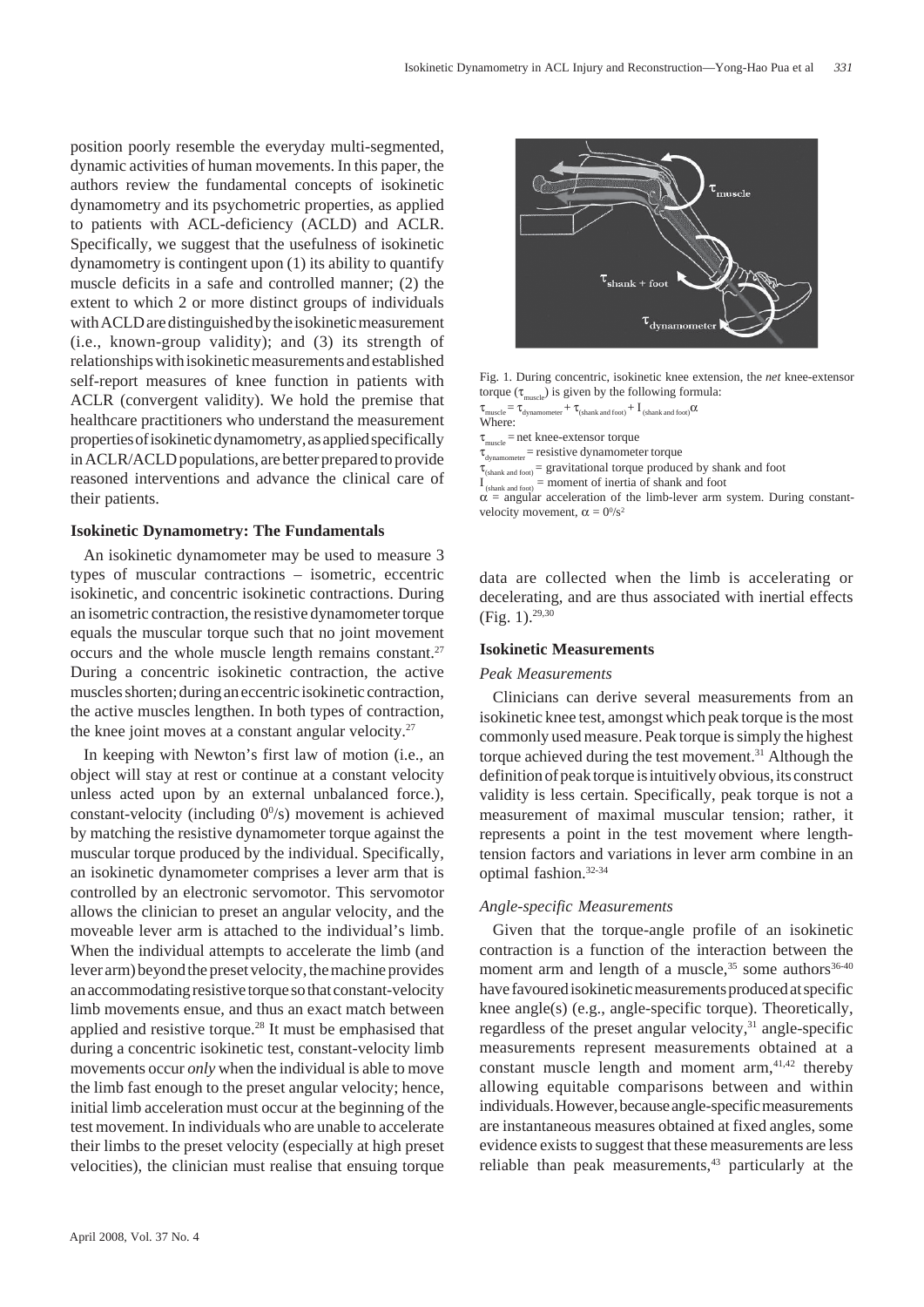extremes of the test movement<sup>44</sup> where inertial effects<sup>30</sup>  $(e.g., torque over shoot<sup>45</sup>)$  may contribute additional sources of variability. Torque overshoot refers to a spike on the isokinetic torque curve that is produced by the dynamometer's attempt to decelerate an over-speeding limb-lever arm system during the free acceleration period.<sup>45</sup> Therefore, despite the theoretical advantage offered by angle-specific measurements, the inferential capacity of these measurements may be hampered by reliability problems. Also, to our knowledge, studies have yet to demonstrate convincingly that angle-specific measurements possess greater inferential capacity than peak measurements in patients with ACLR or ACLD.

#### *"Average" Measurements*

In contrast to instantaneous measures, another class of isokinetic measures that can be obtained from the isokinetic dynamometer is "average" measures $31 -$ average torque, work, and average power. To obtain valid "average" measures, data can be extracted from a standardised and central portion of the test movement<sup>46</sup> to avoid the problems of torque overshoot, $45$  and the inertial effects $30$  associated with limb acceleration and deceleration. Based on the assumption that constant velocity limb movements occur within the central portion ("window") of a movement, it is not often realised that for a given angular velocity, the resultant average torque, work, or power measures bear a direct quantitative association with one another (i.e., average  $power = average torque X angular velocity; work = average$ torque X angular displacement described within a "window") such that no one measure possesses a greater inferential capacity than the other 2 measures.

#### *Other Measures*

Another way of analysing the torque-time curve of an isokinetic contraction involves the use of frequency analysis. $47-50$  For example, Tsepis et al<sup>48</sup> applied this analysis to examine the morphology of the torque-time curves produced by 30 male individuals with unilateral ACLD. Specifically, each torque-time curve was transformed into a frequency-domain signal (power spectrum) via a Fast Fourier Transformation. On the basis of this analysis, Tsepis et al<sup>48</sup> found that the frequency content of the isokinetic knee torque was higher in the ACLD limb than in the non-involved limb. Given that the smoothness of torque generation is associated with force control, $51$  the authors postulated that the higher oscillations produced by the involved knee musculature were indicative of an unstable mechanical output of the ACLD knee. Although the application of frequency analysis in isokinetic dynamometry is still in its infancy, the underpinning rationale appears valid and logical.

#### *Test-retest Reliability*

Specific to the ACLR population, Brosky et  $al^{52}$ investigated the test-retest reliability of isokinetic measurements obtained from 15 male subjects with unilateral ACLR. Each subject underwent isokinetic testing on 4 separate occasions – initial session, 1 day, 1 week, and 2 weeks later. The isokinetic measurements of interest were peak quadriceps and hamstrings torque tested concentrically at 60% and at 360%. The authors reported that the intraclass correlation coefficients, an index of relative reliability, for the aforementioned isokinetic measurements ranged from 0.81 to 0.97. An intraclass coefficient indicates the ability of a given measure to distinguish between individuals,<sup>53</sup> and an intraclass coefficient of 0.81 indicates that error contributes 19% of the observed-score (total) variance.<sup>54</sup> When quadriceps torque values, obtained concentrically at  $60\%$ , were expressed as a percentage of the uninvolved quadriceps torque, Ross et al<sup>55</sup> reported that the intraclass coefficient was 0.95 in individuals with ACLR, while the standard error of measurement was 3.8%. Accordingly, the interpretation is that the quadriceps index must increase by at least 9% (i.e., the minimum detectable change at a 90% confidence level) before the clinician can be reasonably confident that the patient has truly improved. It must be remembered that relative reliability indices do not express error in the units of the original measurement; absolute reliability indices (e.g., standard error of measurement) do,56 and they provide a threshold beyond which a statistically significant change can be said to have occurred in a repeated measure.

Reviewing the literature, we were unable to locate previous reports providing estimates of absolute reliability obtained specifically from patients with ACLD. In kneehealthy, young individuals, Sole and colleagues<sup>57</sup> recommended that a change of 15% to 20% from the baseline (initial) concentric knee flexion/extension peak torque measurement was necessary for the user to be reasonably confident that a statistically significant change had occurred. Also, one of the authors of this paper (YHP) reported on 11 knee-healthy, recreationally active Singaporean females and found that an increase of 15% from the baseline concentric quadriceps peak torque measurement (measured at 60%) was necessary before the user could be confident (90% confidence level) that a true change in strength had occurred.<sup>58</sup> However, given that measurement reliability is population, tester, and measurement protocol specific,59 we urge users of isokinetic dynamometry to conduct their own reliability studies to derive customised estimates of absolute reliability.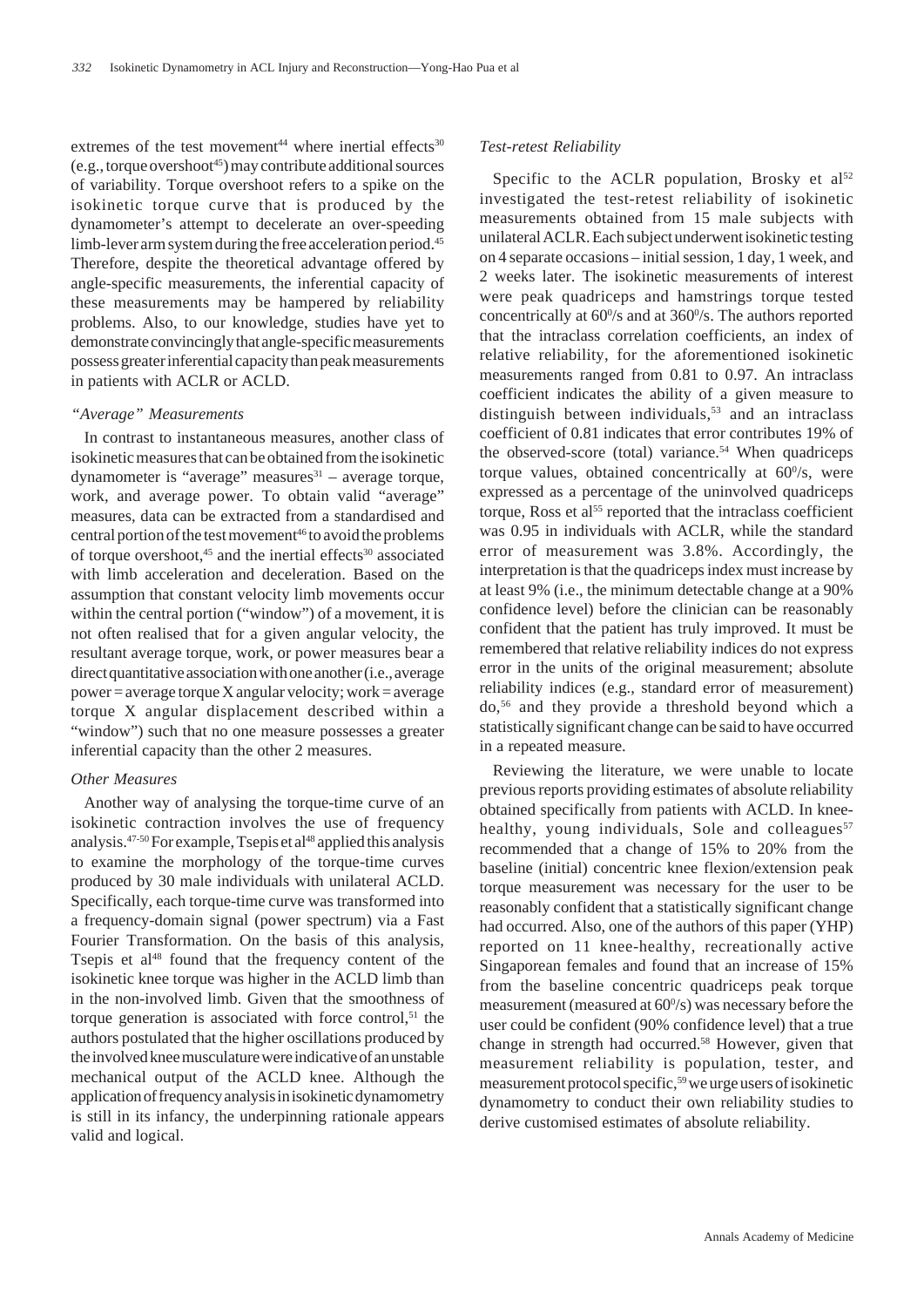## **Muscle Deficits in ACLR and ACLD Populations**

### *Mechanisms of Quadriceps Deficits: ACLD Population*

Quadriceps deficits are ubiquitous in the ACLD population, and the aetiology is multifactorial. First, reflex inhibition of the lower motor neurons, from pain or knee effusion.<sup>60-62</sup> can lead to quadriceps deficits. Known as arthrogenic muscle inhibition, full voluntary quadriceps activation is thought to be prevented in the ACLD limb in order to protect knee integrity.63-66 Furthermore, a loss of afferent feedback from the ACL can contribute to gamma loop dysfunction, resulting in quadriceps inhibition not only in the involved side, $67-70$  but also in the uninvolved quadriceps.71,72 Indeed, Chmielewski et al72 recently reported on 100 consecutive patients with acute ACLD (with knee range-of-motion restored and knee effusion resolved) and found that the incidence of bilateral quadriceps activation failure was 21%. Regardless of the precise mechanism, the clinical implication is that if reflex inhibition constitutes a partial cause of quadriceps deficits, it follows that traditional volitional exercises would be unable to remedy this strength impairment. Second, immobilisation in the acute phase following an ACL injury, inadequate training, or general muscle disuse have been shown to cause significant atrophy of Type  $I^{73-76}$  and Type  $II^{77}$  muscle fibres of the quadriceps.

## *Mechanisms of Quadriceps Deficits: ACLR Population*

Several mechanisms underlying quadriceps weakness in patients with ACLD are also applicable to patients with ACLR. For example, residual instability of the knee could result in altered feedback from mechanoreceptors located in the soft tissues of the knee joint.78,79 As have occurred in patients with ACLD, patients with ACLR may also demonstrate arthrogenic quadriceps inhibition in order to minimise anterior tibial translation and ACL-graft strain.<sup>66,80</sup> Given that ACL mechanoreceptors play an important role in enhancing the activity of gamma motor neurons, $81-85$ gamma loop function could be attenuated in the quadriceps because the mechanoreceptors in the ACL were not surgically reconstructed.<sup>86-88</sup> Furthermore, relative inactivity and ineffective strengthening exercises following surgery may also be associated with Type II muscle fibre atrophy<sup>74,89-</sup> <sup>92</sup> observed in patients with ACLR.

In patients with ACLR, graft procurement can produce quadriceps deficits. For example, patellar tendon shortening following graft harvest<sup>93</sup> may alter the length-tension relationship of the extensors mechanism.<sup>66</sup> As well, harvesting the patellar tendon may cause patellofemoral joint symptoms, such as pain and effusion.<sup>94</sup> Potentially, these symptoms can produce inhibition by altering the neural control of the quadriceps $84,95$ 

## *Mechanisms of Hamstring Deficits: ACLD Population*

In contrast to the quadriceps, the hamstrings are less

susceptible to strength deficits following an ACL injury. Indeed, bilateral and matched control-group contrasts in patients with chronic ACLD have typically revealed nonsignificant deficits in hamstrings strength ranging from 6.3% to 12.0%.6,25,39,96-108 Negligible hamstrings deficits following an ACL injury are thought to be due to the biarthrodial nature of 3 of the 4 hamstrings components such that even if knee mobility is impaired following an ACL injury, hip extension continues to act as a stimulus for the hamstrings.<sup>102,109-111</sup> As well, a greater emphasis on maximising hamstring strength during rehabilitation may contribute to the negligible deficits found in the ACLD limb.<sup>102,106</sup>

## *Mechanisms of Hamstring Dysfunction: ACLR Population*

Current rehabilitation protocols emphasise early and aggressive hamstring training following an ACLR20,112-115 on the basis that hamstring contraction can produce posterior tibial translation to reduce the strain on the maturing ACL substitute.<sup>109,114,116,117</sup> Thus, current trends in rehabilitation, together with the bi-arthrodial nature of the hamstring components, may explain why most studies<sup>26,118-120</sup> have found negligible hamstring deficits in patients with ACLR using the bone-patellar tendon-bone autograft. However, in patients with ACLR using the semitendinosus-gracilis tendon autograft, recovery of hamstring strength is of some concern given that the semitendinosus tendon (medial hamstring) is sacrificed during the procedure. Whilst some investigators<sup>121-126</sup> have generally found non-significant hamstring deficits between the operated versus the nonoperated side in the postoperative period, studies that have tested the hamstring at greater degrees of knee flexion $127-129$  $(\geq 70^{\circ})$  or the tibial internal-rotators<sup>130-132</sup> (with the intent to bias the medial hamstring) have revealed substantial strength deficits. Collectively, although hamstring-strength recovery may be explained by the functional regeneration of the tendons<sup>123</sup> or by the compensatory hypertrophy of other undisturbed hamstring muscles (e.g., biceps femoris), $133$ the non-uniform healing patterns by which the hamstring tendons regain their peripheral attachments<sup>134,135</sup> may partially account for the hamstring deficits seen in some patients.

## *Isokinetic Dynamometry Quantifies Muscle Deficits in a Safe and Controlled Manner*

Specific to the ACLR/D population, the usefulness of isokinetic dynamometry in quantifying muscle weakness is reinforced by 3 lines of arguments. First, based on what is known about the torque-velocity relationship for concentric knee muscles actions,136 there is irony in that it is *precisely* the isovelocity limb movements – a common criticism of isokinetic dynamometry – which allow the clinician to make standardised inter- and intra-patient comparisons of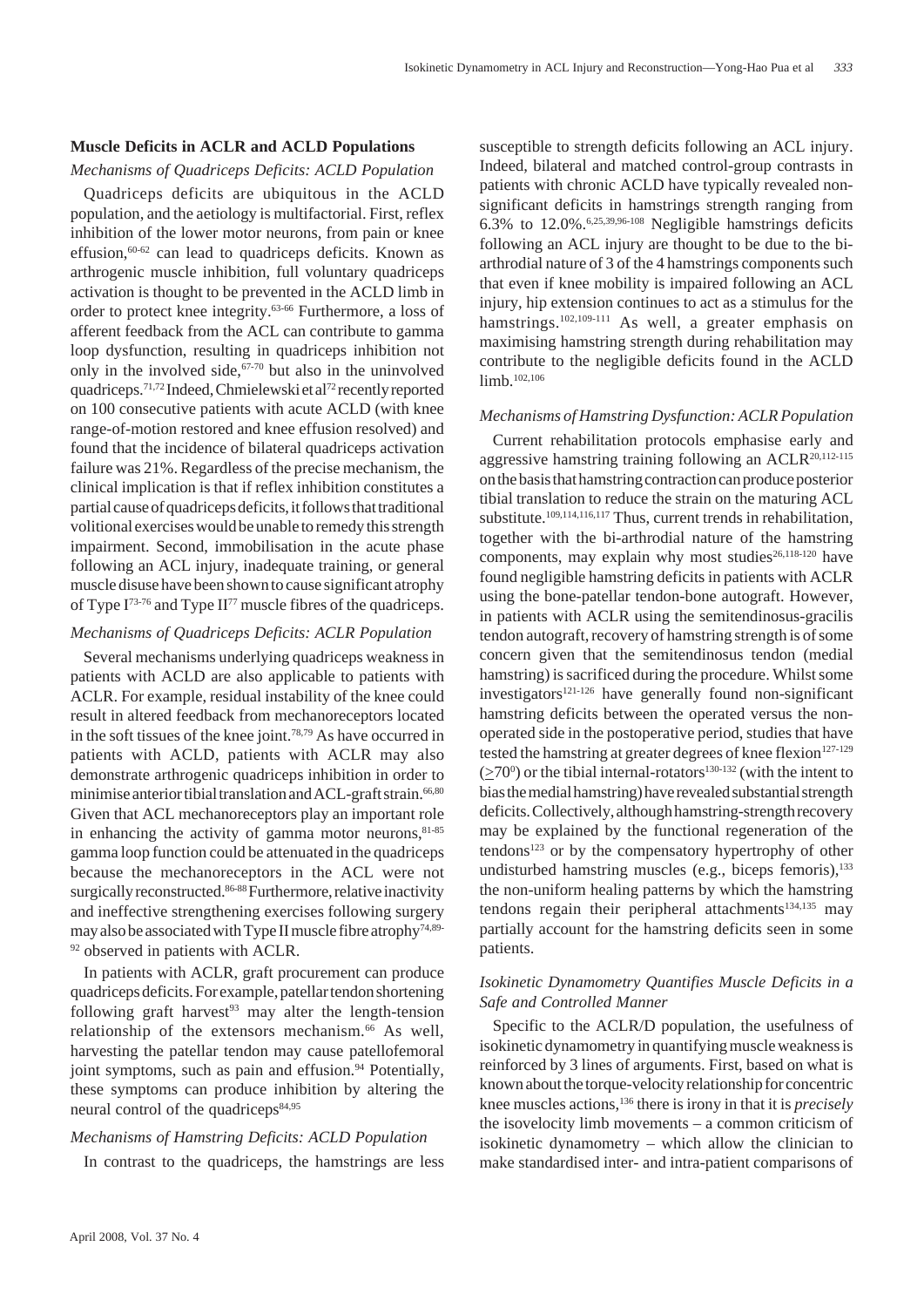muscle deficits. Also, because the dynamometer provides an accommodating resistive torque, the isokinetic test can be safely interrupted at any instant. Second, many researchers137-141 have favoured isometric testing (preset angular velocity of  $0^{\circ}/s$ ), especially in the initial phase of rehabilitation when functional testing such as vertical jump testing is not possible, presumably because isometric testing allows the knee to be tested safely at one angle, usually with the knee flexed at  $60^\circ$ , such that any quadriceps contractions produce low to no ACL strain.<sup>142</sup>

Third, the open kinetic chain nature of isokinetic testing deserves specific comments regarding its ability to isolate the muscle of interest. Closed kinetic chain movements (e.g., squats and jumps) are those in which the distal segment of the joint meets considerable resistance.<sup>143</sup> Because these movements are typically weight bearing movements, motion in one joint simultaneously produces motion in other joints of the extremity in a predictable fashion.<sup>144</sup> In contrast, open kinetic chain movements (e.g., seated knee extension) are single-joint movements in which the distal segment is free to move. Because open kinetic chain movements are typically non-weight bearing movements, one can expect open kinetic chain isokinetic testing to isolate the knee musculature because there is less chance of substitution by other muscle groups.145 Indeed, considerable evidence<sup>146-152</sup> exists to suggest that quadriceps strength deficits inherent in a patient can be masked during "functional" testing in a close kinetic chain fashion (e.g., squats and vertical jumps). For example, using a motion analysis and force platform system, Salem and colleagues<sup>146</sup> studied the bilateral lower-extremity kinematics and kinetics displayed by 8 patients after ACLR during a squatting task. The authors found that in the reconstructed limb, patients increased the muscular effort at the hip to overcome the resistance during the squatting task; in the non-operated limb, muscular effort was equally distributed between the hip and knee extensors. Again, using a motion analysis and force platform system, Ernst and colleagues<sup>149</sup> studied 20 patients with ACLR and 20 matched subjects performing a single-leg vertical jump. The authors found that although the knee extension moment of the ACL-reconstructed extremity was lower than that of the uninjured and matched extremities during the take-off phase of the vertical jump task, the hip or ankle extensors were capable of compensating for the inherent knee extension moment deficit. In a recent study, Tagesson et  $al<sup>147</sup>$  examined the effectiveness of including open kinetic chain quadriceps strengthening exercises in a rehabilitation programme for patients with ACLD. The authors found that after 4 months of rehabilitation, patients who received the supplementary open kinetic chain training had greater strength gains than those in the control group. Taken together, the afore-

mentioned observations, along with those from other clinical<sup>150,151</sup> and biomechanical<sup>148,152</sup> studies, support the contention that it is *precisely* the open kinetic chain nature of isokinetic testing– a common criticism of isokinetic dynamometry – which allows a clinician to localise and quantify specific muscle deficits.

#### **Isokinetic Dynamometry: Known Group-validity**

In measurement theory, known group validity refers to the ability of a measure to distinguish distinct groups of patients who are known to possess different levels of the attribute of interest.153 Following an ACL injury, it has been reported that a subgroup of patients has minimal impairments,<sup>7,154</sup> and the resumption of pre-morbid athletic or strenuous activities with few functional limitations is the hallmark characteristics of these copers with ACLD.<sup>155-157</sup> Importantly, Fitzgerald et al<sup>158</sup> proposed that a failure of previous researchers to include only potential ACLD copers in their studies might partially explain the current conflicting findings with regard to the efficacy of conservative ACL rehabilitation.<sup>159-161</sup> Specifically, Fitzgerald et al<sup>158</sup> suggested that by including individuals who are unable to cope with their ACL injuries in clinical trials, the efficacy of any conservative rehabilitation programme would be diminished via a "wash-out" effect. From a clinical perspective, the ability to better identify rehabilitation candidates and not refer ACLD non-copers to a gratuitous trial of non-operative management would potentially translate to considerable time and cost savings.

Against this background, researchers have attempted to develop screening tests to identify potential ACLD copers.162,163 It is not the intent of this review to detail these screening tests, but Fitzgerald et al<sup>163</sup> have provided an excellent overview of the decision-making scheme developed by the University of Delaware. According to Fitzgerald et al,<sup>163</sup> a patient with ACLD is classified as being a potential coper if the following 4 criteria are met: (1) global rating of knee function of 60% or higher; (2) no more than one episode of giving-way at the knee since the incident injury (excluding the actual ACL injury) to the time of the screening examination; (3) Activities of Daily Living Scale<sup>164</sup> score (a self-report measure of knee function) of 80% or higher; and (4) timed hop test<sup>165</sup> of 80% or higher (measurements are obtained on both extremities so that test performance on the injured limb can be expressed as a percentage of test performance on the opposite limb). Although isokinetic measures are not included in the test battery, it is noteworthy that one of the prerequisites for performing the timed hop tests is the ability to generate quadriceps isometric force (as measured using an isokinetic dynamometer) for the involved limb at no less than 80% of the uninvolved quadriceps force.<sup>158</sup> Indeed, known-group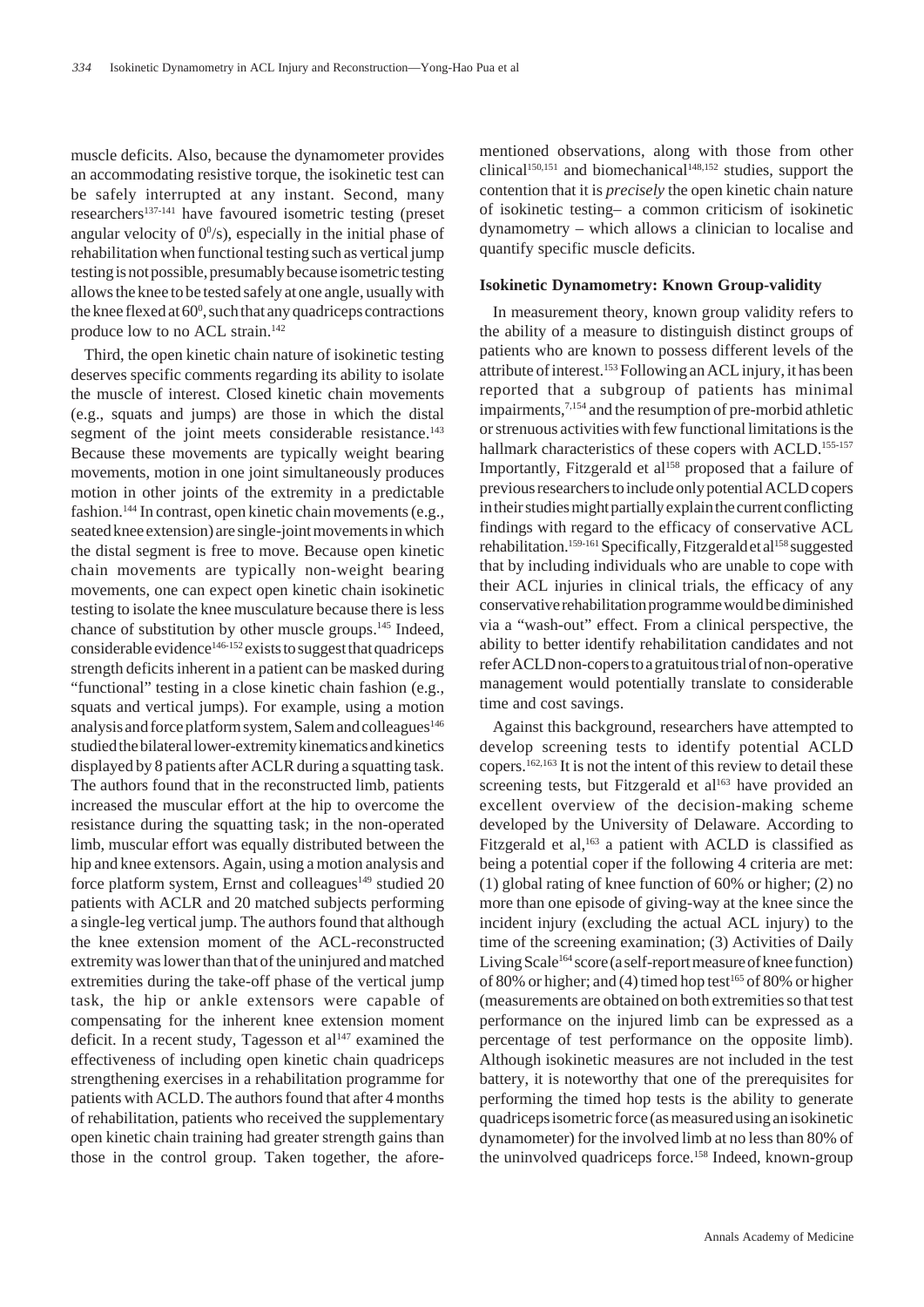| Reference                     | <b>ACLR</b> patients                                       | <b>Mean time since</b><br><b>ACLR</b>                                                          | Knee rating system                                                                                             | <b>Isokinetic variables and Pearson r-values</b>                                                                                                                                                                                                                                                                                                                                                                                                                                                                                                                                                                                                                                                                                                                                                                                                                                                                                                                                                                                                     |
|-------------------------------|------------------------------------------------------------|------------------------------------------------------------------------------------------------|----------------------------------------------------------------------------------------------------------------|------------------------------------------------------------------------------------------------------------------------------------------------------------------------------------------------------------------------------------------------------------------------------------------------------------------------------------------------------------------------------------------------------------------------------------------------------------------------------------------------------------------------------------------------------------------------------------------------------------------------------------------------------------------------------------------------------------------------------------------------------------------------------------------------------------------------------------------------------------------------------------------------------------------------------------------------------------------------------------------------------------------------------------------------------|
| Harter et al<br>$(1988)^{37}$ | 32 males<br>19 females<br>Mean age $=$<br>24 years         | $48 \pm 21$ months<br>PT autograft $= 61\%$<br>$STG$ autograft = 39%                           | Knee Function Rating Form Angular velocity = $120\%$                                                           | Angle specific $(45^{\circ})$ quadriceps: ns (Pearson r value not given)<br>Angle specific (45 <sup>o</sup> ) hamstrings: ns (Pearson r value not given)                                                                                                                                                                                                                                                                                                                                                                                                                                                                                                                                                                                                                                                                                                                                                                                                                                                                                             |
| Wilk et al<br>$(1994)^{148}$  | 34 males<br>16 females<br>Mean age $=$<br>25 years         | 26 weeks<br>Graft used:<br>unknown                                                             | Cincinnati Knee<br>Rating System                                                                               | Angular velocity = $180\%$<br>Peak quadriceps torque: $r = 0.71$ <sup>*</sup><br>Peak hamstrings torque: $r = 0.25$                                                                                                                                                                                                                                                                                                                                                                                                                                                                                                                                                                                                                                                                                                                                                                                                                                                                                                                                  |
|                               |                                                            |                                                                                                |                                                                                                                | Angular velocity = $300\%$<br>Peak quadriceps torque: $r = 0.67$ <sup>*</sup><br>Peak hamstrings torque: $r = 0.30$                                                                                                                                                                                                                                                                                                                                                                                                                                                                                                                                                                                                                                                                                                                                                                                                                                                                                                                                  |
|                               |                                                            |                                                                                                |                                                                                                                | Angular velocity = $450\%$<br>Peak quadriceps torque: $r = 0.13$<br>Peak hamstrings torque: $r = 0.21$                                                                                                                                                                                                                                                                                                                                                                                                                                                                                                                                                                                                                                                                                                                                                                                                                                                                                                                                               |
| Seto et al<br>$(1988)^{117}$  | 19 males<br>6 females<br>Mean age $=$<br>$31\pm7$ years    | 5 years                                                                                        | Self-report<br>Functional<br>Activity<br>Questionnaire                                                         | Angular velocity = $120\%$<br>Peak quadriceps torque: $r = 0.74*$<br>Peak hamstrings torque: $r = 0.80*$                                                                                                                                                                                                                                                                                                                                                                                                                                                                                                                                                                                                                                                                                                                                                                                                                                                                                                                                             |
|                               |                                                            |                                                                                                |                                                                                                                | Angular velocity = $240\%$<br>Peak quadriceps torque: $r = 0.79$ <sup>*</sup><br>Peak hamstrings torque: $r = 0.75$ <sup>*</sup>                                                                                                                                                                                                                                                                                                                                                                                                                                                                                                                                                                                                                                                                                                                                                                                                                                                                                                                     |
| Holm et al<br>$(2000)^{168}$  | 85 males<br>66 females<br>Mean age $=$<br>$20 \pm 4$ years | Participants tested<br>at 6, 12 and<br>24 months post-<br>ACLR<br>PT autograft                 | Cincinnati Knee<br><b>Rating System</b>                                                                        | Angular velocity = $60\%$<br>Total work produced in 5 repetitions, expressed as a percentage<br>of that produced by the uninvolved side<br>Total work produced by quadriceps: $r = 0.34$ to 0.39 <sup>*</sup><br>Total work produced by hamstrings: $r = 0.17$ to $0.31$ <sup>*</sup>                                                                                                                                                                                                                                                                                                                                                                                                                                                                                                                                                                                                                                                                                                                                                                |
| Ross et al<br>$(2002)^{55}$   | 36 males<br>14 females<br>Mean age $=$<br>$21 \pm 1$ years | $31 \pm 16$ months<br>PT autograft<br>(14% had revision<br><b>ACLR</b> using<br>STG autograft) | Knee Outcome Survey,<br><b>Sports Activity Scale</b><br>and Activities of<br>Daily Living Scale <sup>164</sup> | Angular velocity = $60\%$<br>Peak quadriceps torque expressed as a percentage of the<br>uninvolved quadriceps torque: $r = 0.29$ <sup>*</sup>                                                                                                                                                                                                                                                                                                                                                                                                                                                                                                                                                                                                                                                                                                                                                                                                                                                                                                        |
| Bryant et al<br>$(2008)^{90}$ | 9 males<br>4 females<br>Mean age $=$<br>$33 \pm 13$ years  | $8 \pm 2$ months<br>PT autograft                                                               | Cincinnati Knee<br>Rating System <sup>169</sup>                                                                | Angular velocity = $180\%$<br>Quadriceps torque data were averaged over 10° intervals,<br>between $80^{\circ} - 70^{\circ}$ , $70^{\circ} - 60^{\circ}$ , $60^{\circ} - 50^{\circ}$ , $50^{\circ} - 40^{\circ}$ , $40^{\circ} - 30^{\circ}$ ,<br>$30^{\circ} - 20^{\circ}$ and $20^{\circ} - 10^{\circ}$ of knee flexion.<br>Average quadriceps torque was next expressed as a percentage<br>of the uninvolved average quadriceps torque<br>Average quadriceps torque from 80 <sup>0</sup> to 70 <sup>0</sup> : $r = 0.40$<br>Average quadriceps torque from 70 <sup>0</sup> to 60 <sup>0</sup> : $r = 0.58$ <sup>*</sup><br>Average quadriceps torque from 60 <sup>0</sup> to 50 <sup>0</sup> : $r = 0.48^*$<br>Average quadriceps torque from 50 <sup>0</sup> to 40 <sup>0</sup> : $r = 0.53$ <sup>*</sup><br>Average quadriceps torque from $40^{\circ}$ to $30^{\circ}$ : r = 0.56*<br>Average quadriceps torque from $30^{\circ}$ to $20^{\circ}$ : r = 0.59*<br>Average quadriceps torque from 20 <sup>0</sup> to 10 <sup>0</sup> : $r = 0.45$ |

#### Table 1. Relationships Between Self-report Measures of Knee Function and Isokinetic Variables in Patients With ACLR

ACLR: anterior cruciate ligament reconstruction; ns: not significant; PT: patellar-tendon; STG: semitendinosus-gracilis (STG)  $*P < 0.05$ 

validity of the isokinetic measure is supported by the findings of a greater level of quadriceps femoris muscle strength in ACLD copers than in non-copers.<sup>157,166</sup> Furthermore, using magnetic resonance imaging, Williams et al<sup>167</sup> found that ACLD non-copers displayed significantly greater quadriceps atrophy than copers, which attested to quadriceps muscle function as a critical factor in the differential response to an ACL injury.

## **Association Between Isokinetic Measurements and Selfreport Measures of Knee Function**

In assessing knee function in patients with ACLR, it is recognised that self-report approaches are well accepted in ACL research (Table 1) as they are a feasible and costeffective means of gathering data on large numbers of individuals. Further, Guccione and colleagues<sup>170</sup> proposed that self-assessments are most consistent with the tenets of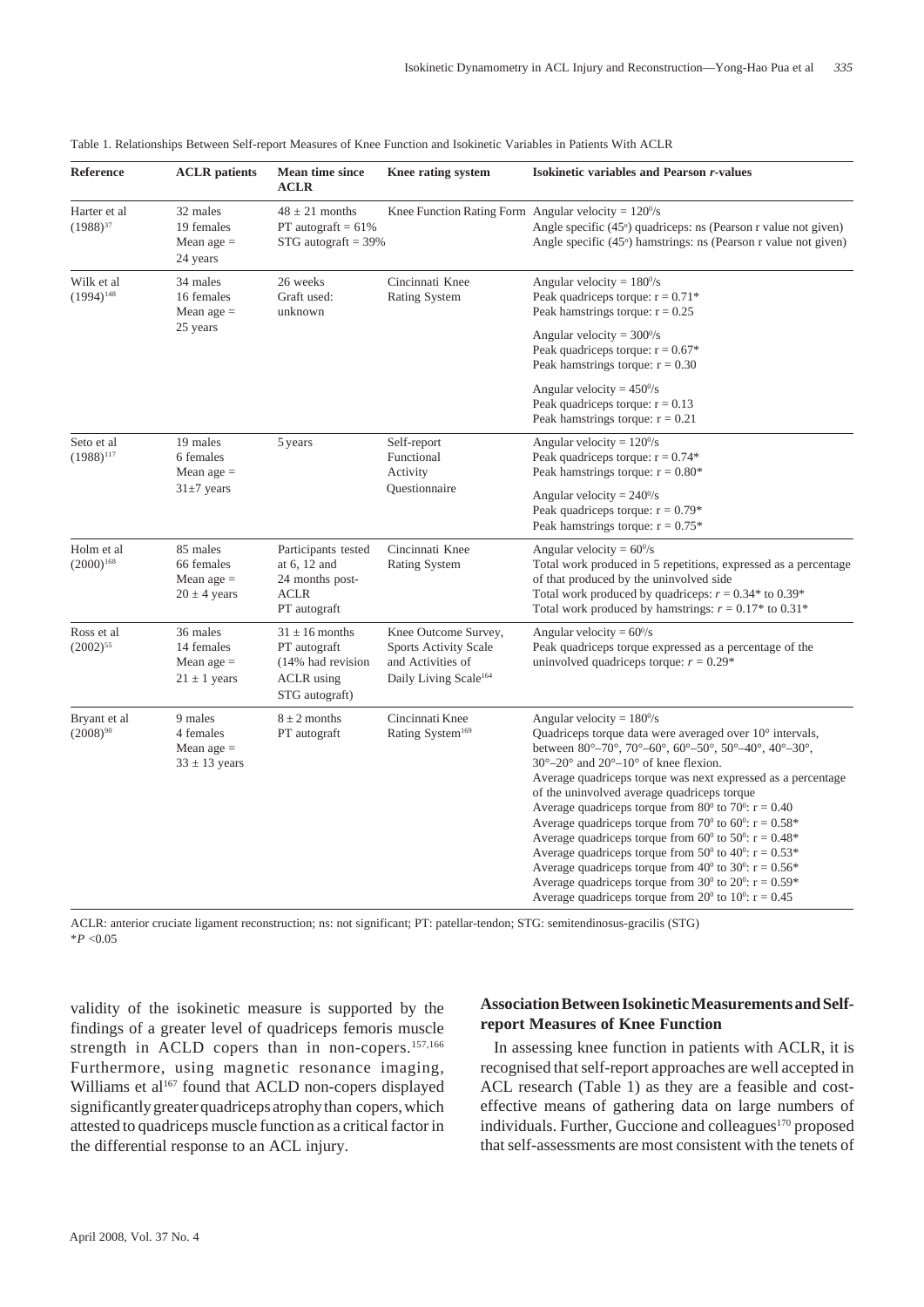evidence-based practice<sup>171</sup> to the extent that the individual's judgment about his/her level of function (patient's values) is conjoined to best clinical practice and clinically relevant research. For this reason, we have elected to focus our discussion on the association between isokinetic measures and self-report measures of knee function (Table 1). In appraising the magnitude of the correlation between a given isokinetic variable and a self-report measure, it is important to realise that the latter examines patient-perceived levels of function during activities of daily living, work, or sporting activities. Given the multifactorial nature of one's activity level or athletic performance, it is unreasonable to expect isokinetic measures from a single muscle group to wield a strong influence on the self-report measures. Accordingly, we believe that a Pearson product moment correlation (*r*-value) of at least 0.40 is adequate to provide some evidence of convergent validity for a given isokinetic variable. From Table 1, we note that correlations between the various isokinetic quadriceps variables and self-report measures have ranged from approximately 0.13 to 0.79; between the isokinetic hamstrings variables and self-report measures, 0.17 to 0.80.

An explanation of the wide disparity in correlation values found in previous studies is difficult and requires speculation. In studies<sup>148</sup> where high *r*-values ( $r > 0.7$ ) were found, we believe it is important to caveat the results because these investigators have pooled males and females or individuals with wide variations in force deficits. Consequently, a high level of heterogeneity in performance was created, ostensibly leading to inflated *r*-values. Conversely, in the study by Ross et al where most (~80%) participants had isokinetic deficits less than 20%, we believe that the resultant restriction-in-range effect may explain the lower *r*-values found.

In view of the limitations of previous studies, one of the authors of this study  $(ALB)^{90}$  recently investigated the association between isokinetic quadriceps variables and ratings on the Cincinnati Knee Rating System<sup>169</sup> in 13 participants with unilateral ACLR. To enhance group homogeneity, ACLRs were performed with the bone patellar tendon bone autograft in all participants. For each participant, average quadriceps torque was computed over fixed 10° intervals from 80 to 10° knee flexion. Accordingly, average torque data were extracted between knee flexion angles of 80°–70°, 70°–60°, 60°–50°, 50°–40°, 40°–30°,  $30^{\circ}$ – $20^{\circ}$  and  $20^{\circ}$ – $10^{\circ}$ . Our results indicate that average quadriceps torque values obtained in the central portion of the test movement (i.e.,  $70^{\circ}$  to  $10^{\circ}$  of knee flexion) were closely associated with the Cincinnati ratings (*r*-values ranged from 0.48 to 0.59). Overall, we believe we can state with some confidence that our results, along with those from previous studies (Table 1), have provided *prima facie*

evidence for the convergent validity of isokinetic knee measurements in patients with ACLR.

#### **Summary and Conclusion**

We do not dispute the face-validity argument that isokinetic movements resemble poorly the everyday multisegmented, dynamic activities of human movements. Nor do we dispute the argument that the correlation between isokinetic measurements and self-report athletic performance may be moderate at best (i.e.,  $r < 0.70$ ), especially in the knee-healthy population. However, we believe it is unreasonable to expect isokinetic measures from *single* muscle group to strongly correlate with physical performance, and Wrigley<sup>172</sup> has provided a thoughtful review of the measurement properties of isokinetic measures in the healthy athletic population. Regardless, in patients with ACLR or ACLD where muscle deficits are ubiquitous, we have made a case for using isokinetic dynamometry to isolate and quantify these deficits in a safe and controlled manner. More importantly, the usefulness of isokinetic dynamometry, as applied in the ACLR/D population, is attested by its established known-group and convergent validity. Finally, we urge clinicians to revert to fundamental physics laws when interpreting the plethora of isokinetic variables, and to give careful consideration to inertial (for non-isometric contractions) and gravitational effects when interpreting the test results.

#### **REFERENCES**

- 1. Johnson RJ. The anterior cruciate ligament problem. Clin Orthop 1983;172:14-8.
- 2. Feagin JA. The syndrome of the torn anterior cruciate ligament. Orthop Clin North Am 1979;10:81-90.
- 3. Nakajima H, Kondo M, Kurosawa H, Fukubayashi T. Insufficiency of the anterior cruciate ligament: review of our 118 cases. Arch Orthop Trauma Surg 1979;95:233-40.
- 4. Feagin JA, Curl WW, Markey KL. Anterior cruciate ligament loss: Complications and late results. American Academy of Orthopaedic Surgeons Symposium on the Athlete's Knee: Surgical Repair and Reconstruction. St.Louis: CV Mosby Co, 1980:173-7.
- 5. Katz JW, Fingeroth RJ. The diagnostic accuracy of ruptures of the anterior cruciate ligament comparing the Lachman test, the anterior drawer sign, and the pivot shift test in acute and chronic knee injuries. Am J Sports Med 1986;14:88-91.
- 6. McNair PJ, Marshall RN, Matheson JA. Disability and strength of athletes with anterior cruciate ligament deficiency. N Z J Sports Med 1990;18:58-60.
- 7. Daniel DM, Stone ML, Dobson BE, Fithian DC, Rossman DJ, Kaufman KR. Fate of the ACL-injured patient. A prospective outcome study. Am J Sports Med 1994;22:632-44.
- 8. Miyasaka KC, Daniel DM, Stone ML. The incidence of knee ligament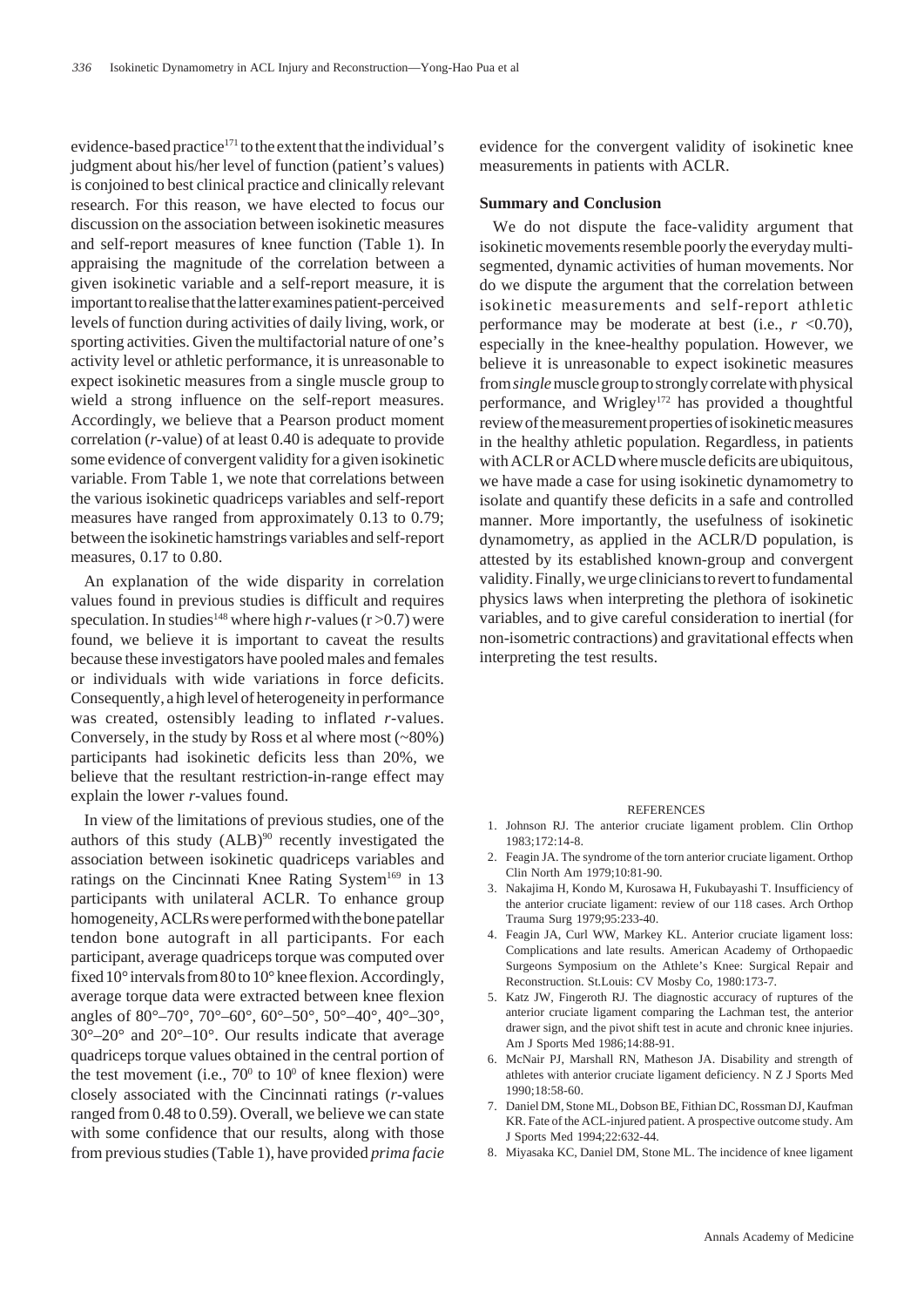injuries in the general population. Am J Knee Surg 1991;4:3-8.

- 9. Chong RW, Tan JL. Rising trend of anterior cruciate ligament injuries in females in a regional hospital. Ann Acad Med Singapore 2004;33: 298-301.
- 10. Noyes FR, Mathews DS, Mooar PA, Grood ES. The symptomatic anterior cruciate-deficient knee, Part II: The results of rehabilitation, activity modification, and counseling on functional disability. J Bone Joint Surg Am 1983;65:163-74.
- 11. Larson RL. Overview and philosophy of knee injuries. Clin Sports Med  $1985 \cdot 4.209 - 15$
- 12. Shelbourne KD, Rowdon GA. Anterior cruciate ligament injury. The competitive athlete. Sports Med 1994;17:132-40.
- 13. Fu FH, Schulte KR. Anterior cruciate ligament surgery 1996. State of the art? Clin Orthop 1996;325:19-24.
- 14. Williams JS, Bach BR. Operative and nonoperative rehabilitation of the ACL-Injured knee. Sports Med Arthrosc Rev 1996;4:69-82.
- 15. Tibone JE, Antich TJ, Fanton GS, Moynes D, Perry J. Functional analysis of anterior cruciate ligament instability. Am J Sports Med 1986;14:276-84.
- 16. Papadonikolakis A, Cooper L, Stergiou N, Georgoulis AD, Soucacos PN. Compensatory mechanisms in anterior cruciate ligament deficiency. Knee Surg Sports Traumatol Arthrosc 2003;11:235-43.
- 17. Hollis JM, Takai S, Adams DJ, Horibe S, Woo SL-Y. The effects of knee motion and external loading on the length of the anterior cruciate ligament (ACL): A kinematic study. J Biomech Eng 1991;113:208-14.
- 18. McCarroll JR, Shelbourne DK, Patel JV. Anterior cruciate ligament injuries in young athletes. Sports Med 1995;20:117-27.
- 19. Neusel E, Maibaum S, Rompe G. Five-year results of conservatively treated tears of the anterior cruciate ligament. Arch Orthop Trauma Surg 1996;115:332-6.
- 20. Wilk KE, Andrews JR. Current concepts in the treatment of anterior cruciate ligament disruption. J Orthop Sports Phys Ther 1992;15:279-93.
- 21. Fu FH, Bennett CH, Lattermann C, Ma CB. Current trends in anterior cruciate ligament reconstruction. Part 1: Biology and biomechanics of reconstruction. Am J Sports Med 1999;27:821-30.
- 22. Fu FH, Bennett CH, Ma CB, Menetrey J, Lattermann C. Current trends in anterior cruciate ligament reconstruction. Part II. Operative procedures and clinical correlations. Am J Sports Med 2000;28:124-30.
- 23. Gottlob CA, Baker CL Jr, Pellissier JM, Colvin L. Cost effectiveness of anterior cruciate ligament reconstruction in young adults. Clin Orthop Relat Res 1999;367:272-82.
- 24. Price JS, Till SH, Bickerstaff DR, Bayliss MT, Hollander AP. Degradation of cartilage type II collagen precedes the onset of osteoarthritis following anterior cruciate ligament rupture. Arthritis Rheum 1999;42:2390-8.
- 25. Keays SL, Bullock-Saxton J, Keays AC. Strength and function before and after anterior cruciate ligament reconstruction. Clin Orthop 2000;373:174-83.
- 26. Mattacola CG, Perrin DH, Gansneder BM, Gieck JH, Saliba EN, McCue FC. Strength, functional outcome, and postural stability after anterior cruciate ligament reconstruction. J Athl Train 2002;37:262-8.
- 27. Enoka RM. Neuromechanics of Human Movement. Champaign, IL: Human Kinetics, 2002.
- 28. Taylor NA, Sanders RH, Howick EI, Stanley SN. Static and dynamic assessment of the Biodex dynamometer. Eur J Appl Physiol Occup Physiol 1991;62:180-8.
- 29. Herzog W. The relation between the resultant moments at a joint and the moments measured by an isokinetic dynamometer. J Biomech 1988;21:5-12.
- 30. Iossifidou AN, Baltzopoulos V. Inertial effects on the assessment of performance in isokinetic dynamometry. Int J Sports Med 1998;19:567-73.
- 31. Wrigley TV, Strauss G. Isokinetic dynamometry. In: Gore C, editor. Physiological Tests for Elite Athletes. Champaign, Illinois: Human Kinetics, 2000:155-99.
- 32. Smidt GL. Biomechanical analysis of knee flexion and extension. J

Biomech 1973;6:79-92.

- 33. Baratta R, Solomonow M, Zhou BH, Letson D, Chuinard R, D'Ambrosia R. Muscular coactivation: the role of the antagonist in maintaining knee stability. Am J Sports Med 1988;16:113-22.
- 34. Rothstein JM, Lamb RL, Mayhew TP. Clinical uses of isokinetic measurements. Critical issues. Phys Ther 1987;67:1840-4.
- 35. Shelburne KB, Pandy MG. A musculoskeletal model of the knee for evaluating ligament forces during isometric contractions. J Biomech 1997;30:163-76.
- 36. Westing SH, Seger JY, Karlson E, Ekblom B. Eccentric and concentric torque-velocity characteristics of the quadriceps femoris in man. Eur J Appl Physiol 1988;58:100-4.
- 37. Harter RA, Osternig LR, Singer KM, James SL, Larson RL, Jones DC. Long-term evaluation of knee stability and function following surgical reconstruction for anterior cruciate ligament insufficiency. Am J Sports Med 1988;16:434-43.
- 38. Walla DJ, Albright JP, McAuley E, Martin RK, Eldridge V, El-Khoury G. Hamstring control and the unstable anterior cruciate ligamentdeficient knee. Am J Sports Med 1985;13:34-9.
- 39. McNair PJ. Neuromuscular adaptations associated with anterior cruciate ligament deficiency. Department of Human Movement Science. Perth: University of Western Australia, 1991:366.
- 40. Li RCT, Maffulli N, Hsu YC, Chan KM. Isokinetic strength of the quadriceps and hamstrings and functional ability of anterior cruciate deficient knees in recreational athletes. Br J Sports Med 1996;30: 161-4.
- 41. Perrine JJ, Edgerton VR. Muscle force-velocity and power-velocity relationships under isokinetic loading. Med Sci Sports 1978;10:159-66.
- 42. Yates JW, Kamon E. A comparison of peak and constant angle torquevelocity curves in fast and slow-twitch populations. Eur J Appl Physiol Occup Physiol 1983;51:67-74.
- 43. Kannus P. Isokinetic evaluation of muscular performance: implications for muscle testing and rehabilitation. Int J Sports Med 1994;15 Suppl 1:S11-S18.
- 44. Gleeson NP, Mercer TH. Reliability of relativised angle torque and angle-specific torque indices of isokinetic leg strength in women. Med Sci Sports Exerc 1995;27:S209.
- 45. Sapega AA, Nicholas JA, Sokolow D, Saraniti A. The nature of the torque "overshoot" in cybex isokinetic dynamometry. Med Sci Sports Exerc 1982;14:368-75.
- 46. Rothstein JM, Delitto A, Sinacore DR, Rose SJ. Muscle function in rheumatic disease patients treated with corticosteroids. Muscle Nerve 1983;6:128-35.
- 47. Afzali L, Kuwabara F, Zachazewski J, Browne P, Robinson B. A new method for the determination of the characteristic shape of an isokinetic quadriceps femoris muscle torque curve. Phys Ther 1992;72:585-92.
- 48. Tsepis E, Giakas G, Vagenas G, Georgoulis A. Frequency content asymmetry of the isokinetic curve between ACL deficient and healthy knee. J Biomech 2004;37:857-64.
- 49. Langrana NA, Lee CK, Alexander H, Mayott CW. Quantitative assessment of back strength using isokinetic testing. Spine 1984; 9:287-90.
- 50. Stratford P, Agostino V, Armstrong B, Stewart T, Weininger S. Diagnostic value of knee extension torque tracings in suspected anterior cruciate ligament tears. Phys Ther 1987;67:1533-6.
- 51. Tracy BL, Enoka RM. Older adults are less steady during submaximal isometric contractions with the knee extensor muscles. J Appl Physiol 2002;92:1004-12.
- 52. Brosky JA Jr, Nitz AJ, Malone TR, Caborn DN, Rayens MK. Intrarater reliability of selected clinical outcome measures following anterior cruciate ligament reconstruction. J Orthop Sports Phys Ther 1999;29:39-48.
- 53. Stratford PW. Reliability: consistency or differentiating among subjects? Phys Ther 1989;69:299-300.
- 54. Traub RE, Rowley GL. Understanding reliability. Educational measurement: Issues and Practice 1991;10:37-45.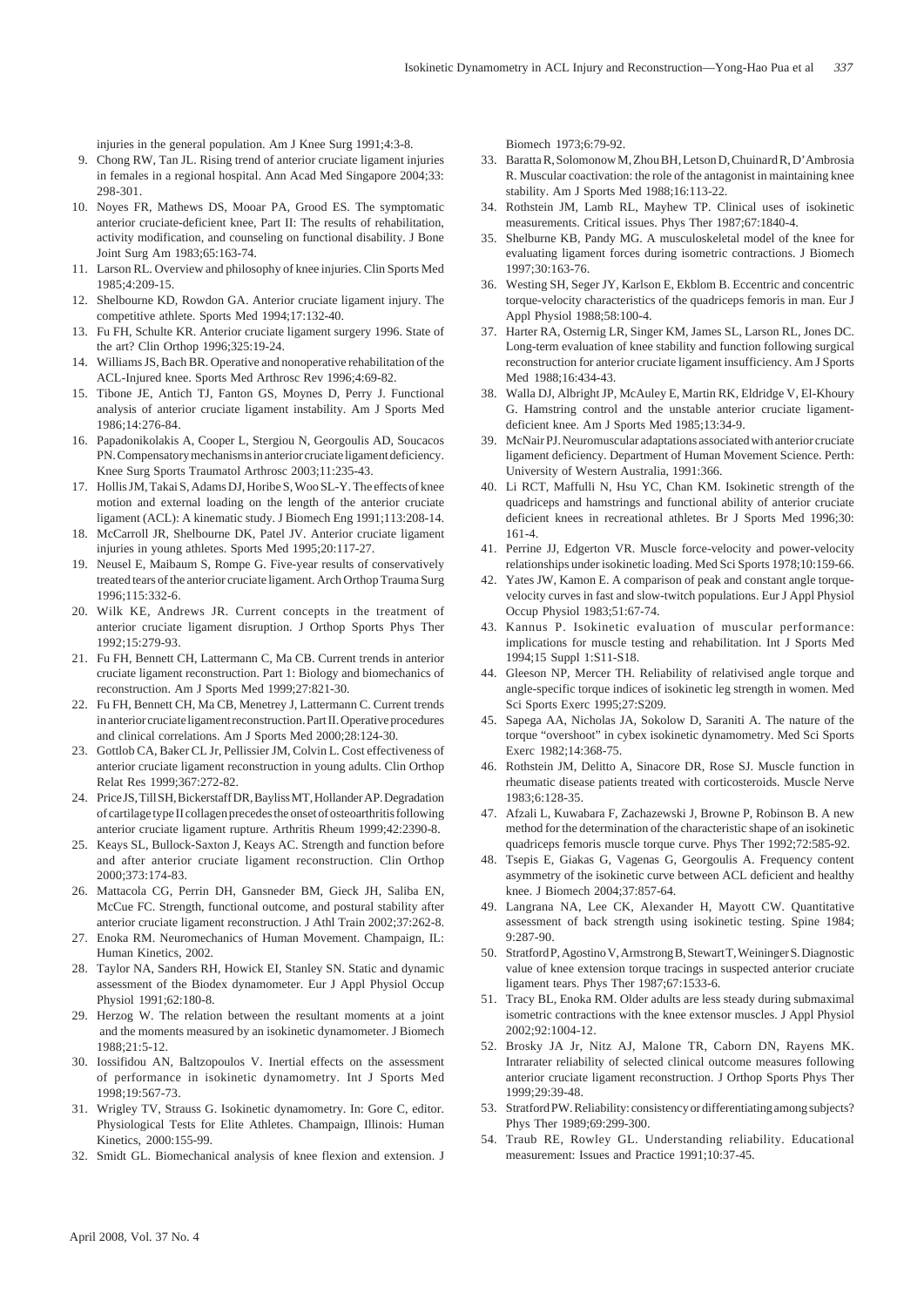- 55. Ross MD, Irrgang JJ, Denegar CR, McCloy CM, Unangst ET. The relationship between participation restrictions and selected clinical measures following anterior cruciate ligament reconstruction. Knee Surg Sports Traumatol Arthrosc 2002;10:10-9.
- 56. Streiner DL, Norman GR. Health measurement scales: a practical guide to their development and use. Oxford: Oxford University Press, 1995.
- 57. Sole G, Hamren J, Milosavljevic S, Nicholson H, Sullivan SJ. Testretest reliability of isokinetic knee extension and flexion. Arch Phys Med Rehabil 2007;88:626-31.
- 58. Pua YH, Yong J, Ng L, Chew K. Reliability of reciprocal and non-reciprocal isokinetic quadriceps peak torque measurements produced under various angular velocities in dancers. Physiother Sing 2002;5:11-7.
- 59. Keating JL, Matyas TA. The influence of subject and test design on dynamometric measurements of extremity muscles. Phys Ther 1996;76:866-89.
- 60. McDonough AL, Weir JP. The effect of postsurgical edema of the knee joint on reflex inhibition of the quadriceps femoris. J Sport Rehabil 1996;5:172-82.
- 61. Urbach D, Nebelung W, Weiler HT, Awiszus F. Bilateral deficit of voluntary quadriceps muscle activation after unilateral ACL tear. Med Sci Sports Exerc 1999;31:1691-6.
- 62. Wrigley TV. Physiological responses to injury: muscle. In: Zuluaga M, ed. Sports Physiotherapy: Applied Science and Practice. Melbourne: Churchill Livingstone, 1995:17-43.
- 63. Hurley MV, Jones DW, Newham DJ. Arthrogenic quadriceps inhibition and rehabilitation of patients with extensive traumatic knee injuries. Clin Sci 1994;86:305-10.
- 64. Snyder-Mackler L, De Luca PF, Williams PR, Eastlack ME, Bartolozzi AR 3rd. Reflex inhibition of the quadriceps femoris muscle after injury or reconstruction of the anterior cruciate ligament. J Bone Joint Surg  $Am$  1994 $(76.555-60)$
- 65. Acierno SP, D'Ambrosia C, Solomonow M, Baratta RV, D'Ambrosia RD. Electromyography and biomechanics of a dynamic knee brace for anterior cruciate ligament deficiency. Orthopedics 1995;18:1101-7.
- 66. Herzog W, Longino D, Clark A. The role of muscles in joint adaptation and degeneration. Langenbecks Arch Surg 2003;388:305-15.
- 67. Hagbarth KE, Kunesch EJ, Nordin M, Schmidt R, Wallin EU. Gamma loop contributing to maximal voluntary contractions in man. J Physiol (Lond) 1986;380:575-91.
- 68. Bongiovanni LG, Hagbarth KE, Stjernberg L. Prolonged muscle vibration reducing motor output in maximal voluntary contractions in man. J Physiol (Lond) 1990;423:15-26.
- 69. Avela J, Kyrolainen H, Komi PV. Altered reflex sensitivity after repeated and prolonged passive muscle stretching. J Appl Physiol 1999;86:1283-91.
- 70. Konishi Y, Fukubayashi T, Takeshita D. Possible mechanism of quadriceps femoris weakness in patients with ruptured anterior cruciate ligament. Med Sci Sports Exerc 2002;34:1414-8.
- 71. Konishi Y, Konishi H, Fukubayashi T. Gamma loop dysfunction in quadriceps on the contralateral side in patients with ruptured ACL. Med Sci Sports Exerc 2003;35:897-900.
- 72. Chmielewski TL, Stackhouse S, Axe MJ, Snyder-Mackler L. A prospective analysis of incidence and severity of quadriceps inhibition in a consecutive sample of 100 patients with complete acute anterior cruciate ligament rupture. J Orthop Res 2004;22:925-30.
- 73. Häggmark T, Jansson E, Eriksson E. Fiber type area and metabolic potential of the thigh muscle in man after knee surgery and immobilization. Int J Sports Med 1981;2:12-7.
- 74. Halkjær-Kristensen J, Ingemann-Hansen T. Wasting of the human quadriceps muscle after knee ligament injuries: II Muscle fibre morphology. Scand J Rehabil Med 1985;13(Suppl):12-20.
- 75. Halkjær-Kristensen J, Ingemann-Hansen T. Wasting of the human quadriceps muscle after knee ligament injuries: III Oxidative and glycolytic enzyme activities. Scand J Rehabil Med

1985;13(Suppl):21-28.

- 76. Halkjær-Kristensen J, Ingemann-Hansen T. Wasting of the human quadriceps muscle after knee ligament injuries: IV Dynamic and static muscle function. Scand J Rehabil Med 1985;13(Suppl):29-37.
- 77. Grimby G, Gustafsson E, Peterson L, Renstrom P. Quadriceps function and training after knee ligament surgery. Med Sci Sports Exerc 1980;12:70-5.
- 78. Fuller MS, Grigg P, Hoffman AH. Response of joint capsule neurons to axial stress and strain during dynamic loading in cat. J Neurophysiol  $1991.65.1321 - 8$
- 79. Khalsa PS, Grigg P. Responses of mechanoreceptor neurons in the cat knee joint capsule before and after anterior cruciate ligament transection. J Orthop Res 1996;14:114-22.
- 80. Berchuck M, Andriacchi TP, Bach BR, Reider B. Gait adaptations by patients who have a deficient anterior cruciate ligament. J Bone Joint Surg Am 1990;72-A:871-7.
- 81. Johansson H. Role of knee ligaments in proprioception and regulation of muscle stiffness. J Electromyogr Kinesiol 1991;1:158-79.
- 82. Johansson H, Sjolander P, Sojka P. Activity in receptor afferents from the anterior cruciate ligament evokes reflex effects on fusimotor neurones. Neurosci Res 1990;8:54-9.
- 83. Johansson H, Sjolander P, Sojka P. A sensory role for the cruciate ligaments. Clin Orthop 1991;268:161-78.
- 84. Johansson H, Sjolander P, Sojka P. Receptors in the knee joint ligaments and their role in the biomechanics of the joint. Crit Rev Biomed Eng 1991;18:341-68.
- 85. Sojka P, Sjolander P, Johansson H, Djupsjobacka M. Influence from stretch-sensitive receptors in the collateral ligaments of the knee joint on the gamma-muscle-spindle systems of flexor and extensor muscles. Neurosci Res 1991;11:55-62.
- 86. Richardson MS, Cramer JT, Bemben DA, Shehab RL, Glover J, Bemben MG. Effects of age and ACL reconstruction on quadriceps gamma loop function. J Geriatr Phys Ther 2006;29:28-34.
- 87. Konishi Y, Fukubayashi T, Takeshita D. Mechanism of quadriceps femoris muscle weakness in patients with anterior cruciate ligament reconstruction. Scand J Med Sci Sports 2002;12:371-5.
- 88. Konishi Y, Ikeda K, Nishino A, Sunaga M, Aihara Y, Fukubayashi T. Relationship between quadriceps femoris muscle volume and muscle torque after anterior cruciate ligament repair. Scand J Med Sci Sports 2007;17:656-61.
- 89. Baugher WH, Warren RF, Marshall JL, Joseph A. Quadriceps atrophy in the anterior cruciate insufficient knee. Am J Sports Med 1984;12:192-5.
- 90. Bryant AL, Kelly J, Hohmann E. Neuromuscular adaptations and correlates of knee functionality following ACL reconstruction. J Orthop Res 2008;26:126-35.
- 91. McHugh MP, Tyler TF, Browne MG, Gleim GW, Nicholas SJ. Electromyographic predictors of residual quadriceps muscle weakness after anterior cruciate ligament reconstruction. Am J Sports Med 2002;30:334-9.
- 92. McNair PJ, Wood GA. Frequency analysis of the EMG from the quadriceps of anterior cruciate ligament deficient individuals. Electromyogr Clin Neurophysiol 1993;33:43-8.
- 93. Breitfuss H, Frohlich R, Povacz P, Resch H, Wicker A. The tendon defect after anterior cruciate ligament reconstruction using the midthird patellar tendon – a problem for the patellofemoral joint? Knee Surg Sports Traumatol Arthrosc 1996;3:194-8.
- 94. Sachs RA, Daniel DM, Stone ML, Garfein RF. Patellofemoral problems after anterior cruciate ligament reconstruction. Am J Sports Med 1989;17:760-5.
- 95. Yasuda K, Ohkoshi Y, Tanabe Y, Kaneda K. Muscle weakness after anterior cruciate ligament reconstruction using patellar and quadriceps tendons. Bull Hosp Jt Dis Orthop Inst 1991;51:175-85.
- 96. Kannus P, Latvala K, Jarvinen M. Thigh muscle strengths in the anterior cruciate ligament deficient knee: Isokinetic and isometric long-term results. J Orthop Sports Phys Ther 1987;9:223-7.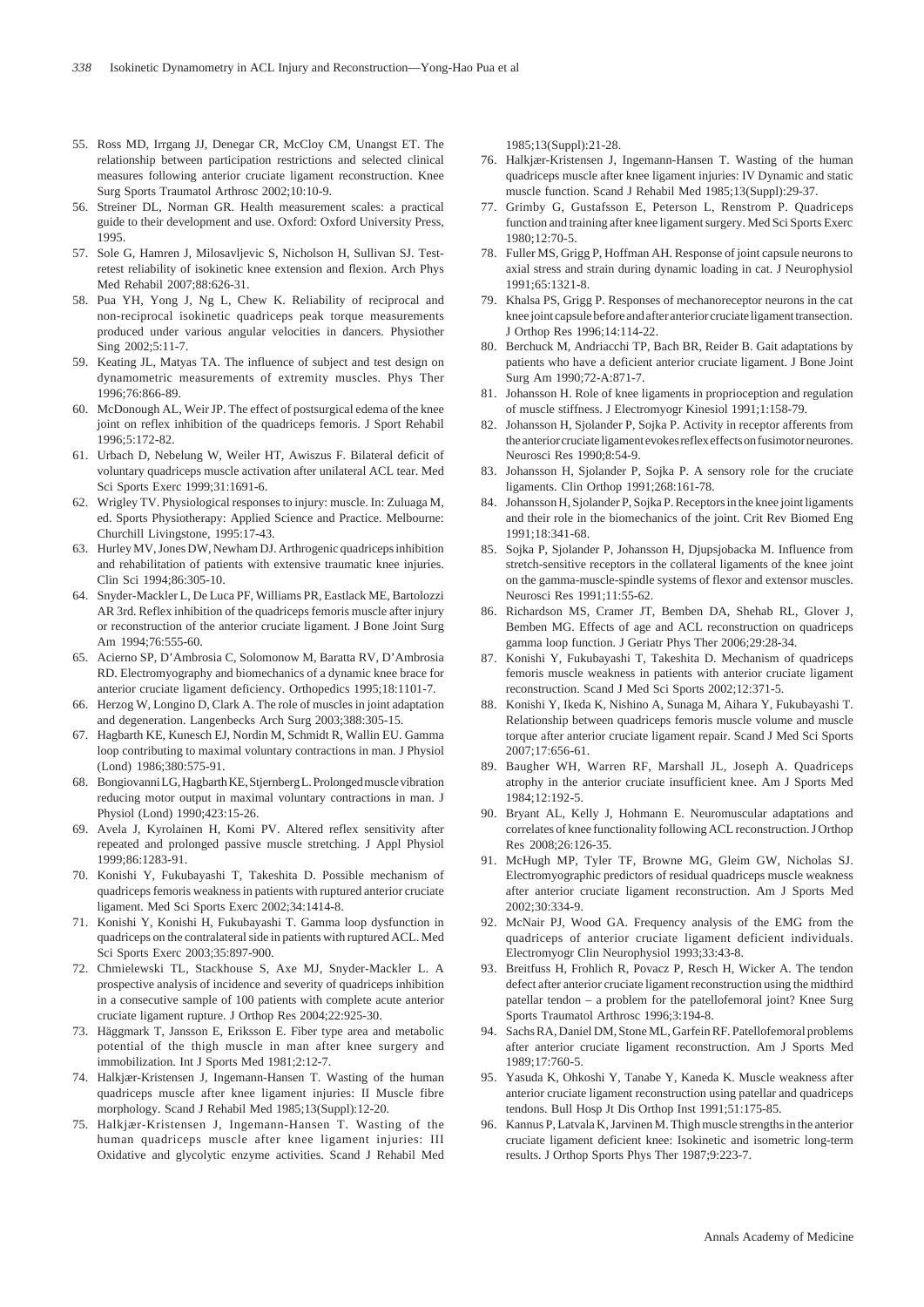- 97. Kannus P. Ratio of hamstring to quadriceps femoris muscles' strength in the anterior cruciate ligament insufficient knee: relationship to longterm recovery. Phys Ther 1988;68:961-5.
- 98. Kannus P. Peak torque and total work relationship in the thigh muscles after anterior cruciate ligament injury. J Orthop Sports Phys Ther 1988;10:97-101.
- 99. Kannus P, Jarvinen M. Thigh muscle function after partial tear of the medial ligament compartment of the knee. Med Sci Sports Exerc 1991;23:4-9.
- 100. Kannus P, Jarvinen M, Johnson R, Renstrom P, Pope M, Beynnon B, et al. Function of the quadriceps and hamstrings muscles in knees with chronic partial deficiency of the anterior cruciate ligament : Isometric and isokinetic evaluation. Am J Sports Med 1992;20:162-8.
- 101. Harilainen A, Alaranta H, Sandelin J, Vanhanen I. Good muscle performance does not compensate instability symptoms in chronic anterior cruciate ligament deficiency. In: Viitasalo J, Kujala U, editors. The Way to Win. International Congress on Applied Research in Sports. Helsinki, Finland: Finnish Society for Research in Sport and Physical Education, 1995:95-7.
- 102. Steele JR. Knee Function of Chronic ACLD Patients During Static Knee Laxity Assessment and Dynamic Deceleration. Department of Biomedical Science. Wollongong: University of Wollongong, 1997:384.
- 103. Keays SL, Bullock-Saxton J, Keays AC, Newcombe P. Muscle strength and function before and after anterior cruciate ligament reconstruction using semitendonosus and gracilis. Knee 2001;8:229-34.
- 104. Witvrouw E, Bellemans J, Verdonk R, Cambier D, Coorevits P, Almqvist F. Patellar tendon vs. doubled semitendinosus and gracilis tendon for anterior cruciate ligament reconstruction. Int Orthop 2001;25:308-11.
- 105. Ikeda H, Kurosawa H, Kim SG. Quadriceps torque curve pattern in patients with anterior cruciate ligament injury. Int Orthop 2002;26: 374-6.
- 106. Tibone JE, Antich TJ, Fanton GS, Moynes D, Perry J. Functional analysis of anterior cruciate ligament instability. Am J Sports Med 1986;14:276-84.
- 107. Lephart SM, Perrin DH, Fu FH, Gieck JH, McCue FC, Irrgang JJ. Relationship between selected physical characteristics and functional capacity in the anterior cruciate ligament-insufficient athlete. J Orthop Sports Phys Ther 1992;16:174-81.
- 108. Gauffin H, Tropp H. Altered movement and muscular-activation patterns during the one-legged jump in patients with an old anterior cruciate ligament rupture. Am J Sports Med 1992;20:82-192.
- 109. Morrissey MC, Brewster CE. Hamstring weakness after surgery for anterior cruciate injury. J Orthop Sports Phys Ther 1986;7:310-3.
- 110. Snyder-Mackler L, Ladin Z, Schepsis AA. Electrical stimulation of the thigh muscles after reconstruction of the anterior cruciate ligament. Effects of electrically elicited contractions of the quadriceps femoris and hamstring muscles on gait and on strength of the thigh muscles. J Bone Joint Surg Am 1991;73:1025-36.
- 111. Vegso JJ, Genuario SE, Torg JS. Maintenance of hamstring strength following knee surgery. Med Sci Sports Exerc 1985;17:376-9.
- 112. Paulos L, Noyes FR, Grood E, Butler DL. Knee rehabilitation after anterior cruciate ligament reconstruction and repair. Am J Sports Med  $1981.9.140 - 7$
- 113. Shelbourne KD, Nitz P. Accelerated rehabilitation after anterior cruciate ligament reconstruction. Am J Sports Med 1990;18:292-9.
- 114. Hardin JA, Guido JA, Hughes CJ. Hamstring muscle strength prior to and following ACL reconstruction surgery using a patella tendon autograft. J Sports Rehab 1998;7:172-81.
- 115. Wilk KE, Reinold MM, Hooks TR. Recent advances in the rehabilitation of isolated and combined anterior cruciate ligament injuries. Orthop Clin North Am 2003;34:107-37.
- 116. More RC, Karras BT, Neiman R, Fritschy D, Woo S, Daniel DM. Hamstrings – an anterior cruciate ligament protagonist: an in vitro study. Am J Sports Med 1993;21:231-7.
- 117. Seto JL, Orofino AS, Morrissey MC, Medeiros JM, Mason WJ.

Assessment of quadricep/hamstring strength, knee ligament stability, functional and sports activity levels five years after anterior cruciate ligament reconstruction. Am J Sports Med 1988;16:170-80.

- 118. Aglietti P, Buzzi R, Zaccherotti G, De Biase P. Patellar tendon versus doubled semitendinosus and gracilis tendons for anterior cruciate ligament reconstruction. Am J Sports Med 1994;22:211-7.
- 119. Beynnon BD, Johnson RJ, Fleming BC, Kannus P, Kaplan M, Samani J, et al. Anterior cruciate ligament replacement: comparison of bonepatellar tendon-bone grafts with two-strand hamstring grafts. A prospective, randomized study [see comment]. J Bone Joint Surg Am 2002;84:1503-13.
- 120. Webster KE, Gonzalez-Adrio R, Feller JA. Dynamic joint loading following hamstring and patellar tendon anterior cruciate ligament reconstruction. Knee Surg Sports Traumatol Arthrosc 2004;12:15-21.
- 121. Lipscomb AB, Johnston RK, Snyder RB. The technique of cruciate ligament reconstruction. Am J Sports Med 1981;9:77-81.
- 122. Zarins B, Rowe CR. Combined anterior cruciate-ligament reconstruction using semitendinosus tendon and iliotibial tract. J Bone Joint Surg Am 1986;68:160-77.
- 123. Ferretti A, Conteduca F, Morelli F, Masi V. Regeneration of the semitendinosus tendon after its use in anterior cruciate ligament reconstruction: a histologic study of three cases. Am J Sports Med 2002;30:204-7.
- 124. Lipscomb AB, Johnston RK, Snyder RB, Warburton MJ, Gilbert PP. Evaluation of hamstring strength following use of semitendinosus and gracilis tendons to reconstruct the anterior cruciate ligament. Am J Sports Med 1982;10:340-2.
- 125. Nakamura N, Horibe S, Sasaki S, Kitaguchi T, Tagami M, Mitsuoka T, et al. Evaluation of active knee flexion and hamstring strength after anterior cruciate ligament reconstruction using hamstring tendons. Arthroscopy 2002;18:598-602.
- 126. Soon M, Neo CP, Mitra AK, Tay BK. Morbidity following anterior cruciate ligament reconstruction using hamstring autograft. Ann Acad Med Singapore 2004;33:214-9.
- 127. Elmlinger BS, Nyland JA, Tillett ED. Knee flexor function 2 years after anterior cruciate ligament reconstruction with semitendinosus-gracilis autografts. Arthroscopy 2006;22:650-5.
- 128. Hiemstra LA, Webber S, MacDonald PB, Kriellaars DJ. Knee strength deficits after hamstring tendon and patellar tendon anterior cruciate ligament reconstruction. Med Sci Sports Exerc 2000;32:1472-9.
- 129. Tashiro T, Kurosawa H, Kawakami A, Hikita A, Fukui N. Influence of medial hamstring tendon harvest on knee flexor strength after anterior cruciate ligament reconstruction. A detailed evaluation with comparison of single- and double-tendon harvest. Am J Sports Med 2003;31:522-9.
- 130. Segawa H, Omori G, Koga Y, Kameo T, Iida S, Tanaka M. Rotational muscle strength of the limb after anterior cruciate ligament reconstruction using semitendinosus and gracilis tendon. Arthroscopy 2002;18:177-82.
- 131. Viola RW, Sterett WI, Newfield D, Steadman JR, Torry MR. Internal and external tibial rotation strength after anterior cruciate ligament reconstruction using ipsilateral semitendinosus and gracilis tendon autografts. Am J Sports Med 2000;28:552-5.
- 132. Torry MR, Decker MJ, Jockel JR, Viola R, Sterett WI, Steadman JR. Comparison of tibial rotation strength in patients' status after anterior cruciate ligament reconstruction with hamstring versus patellar tendon autografts. Clin J Sport Med 2004;14:325-31.
- 133. Eriksson K, Hamberg P, Jansson E, Larsson H, Shalabi A, Wredmark T. Semitendinosus muscle in anterior cruciate ligament surgery: morphology and function. Arthroscopy 2001;17:808-17.
- 134. Hioki S, Fukubayashi T, Ikeda K, Niitsu M, Ochiai N. Effect of harvesting the hamstrings tendon for anterior cruciate ligament reconstruction on the morphology and movement of the hamstrings muscle: a novel MRI technique. Knee Surg Sports Traumatol Arthrosc 2003;11:223-7.
- 135. Nakamae A, Deie M, Yasumoto M, Adachi N, Kobayashi K, Yasunaga